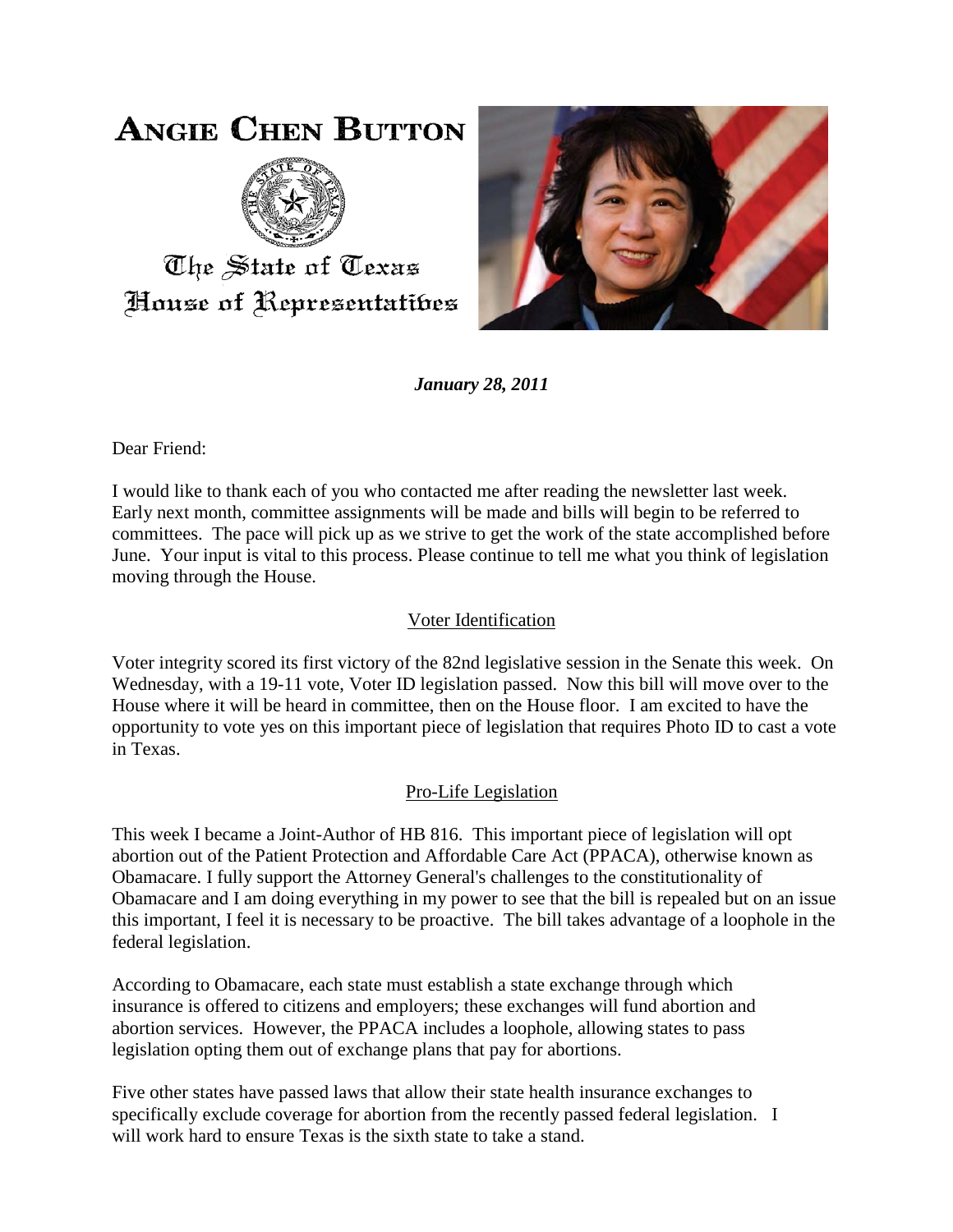#### Visits From Home



I am so pleased to have had the opportunity to meet with architects from our district to discuss their legislative concerns for this upcoming session including promoting quality-based bid selections and highperformance buildings. Pictured are Lisa Keith, Mark Wolf and Mary Hatch, all of Richardson.

#### Economic Development

On Tuesday, I had several opportunities to help promote Texas goods and to help create jobs for our state. The Texas Federation of Asian American Chambers hosted a day at the capitol to bring members of the business community to meet their state legislators. We appreciated the Governor taking time to visit with the group. I was pleased to see members from our local Greater Dallas Asian American Chamber of Commerce. Texas has become an increasingly important exporter to Asia. In 2009, China, South Korea, Singapore, Japan, and Taiwan were among the twelve top importers of Texas goods and services in the world. Last year I accompanied Governor Perry on a trade mission to Asia to further our business opportunities with rapidly growing foreign markets.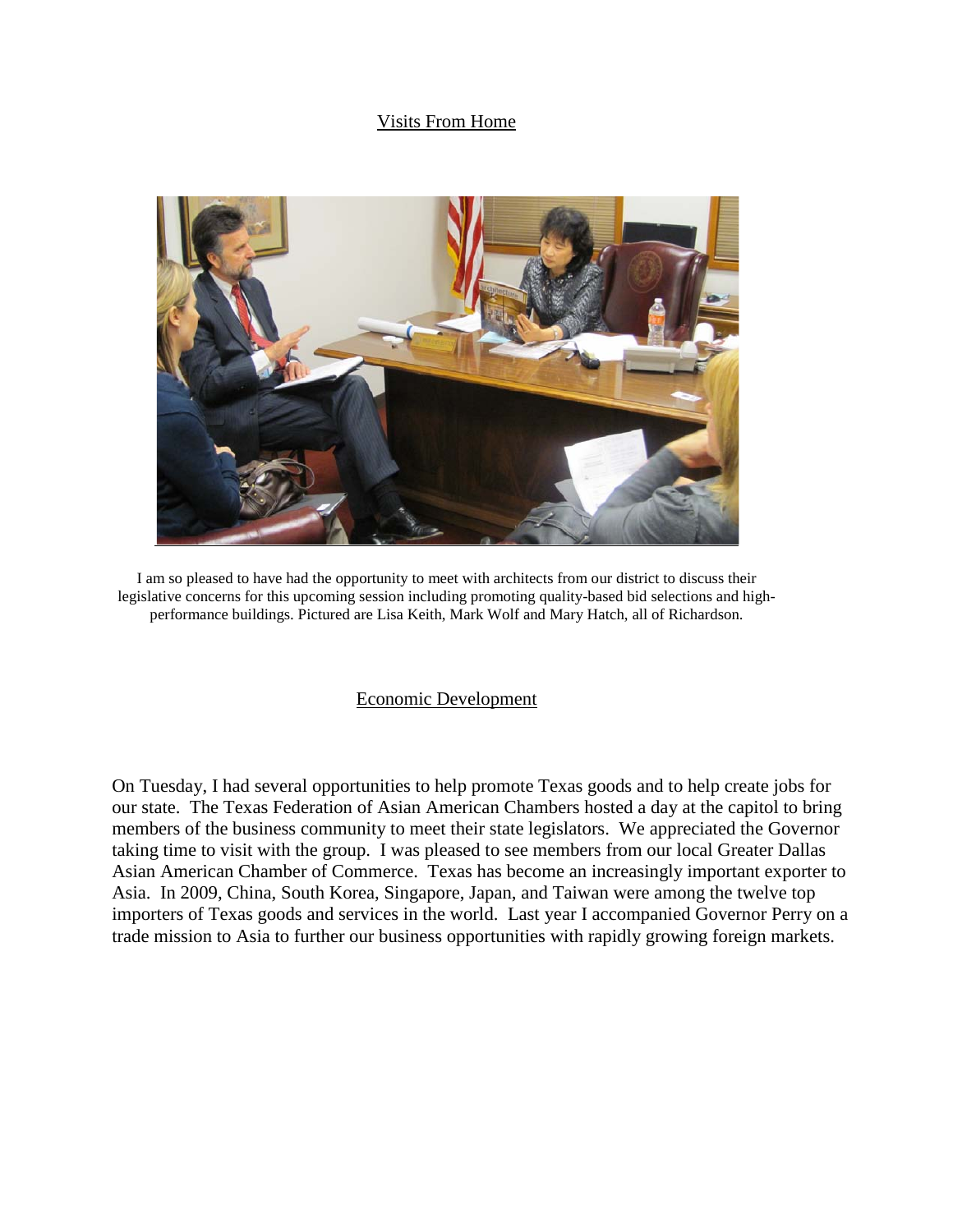

Governor Rick Perry in the center, Representative Hubert Vo to his right, and me to his left with visitors from the Texas Federation of Asian American Chambers of Commerce at the Capitol.

I also had the honor to present HR 158, a resolution honoring the Turquoise Council of Americans and Eurasians. I was pleased to see friendly faces from the local Richardson Raindrop Turkish House who accompanied a delegation from Turkey on their visit to the capitol. Our international trade ties with Turkey are quite strong. According to the U.S. Census, in 2009, Turkey is the twenty-third largest recipient of Texas exports in the world. In addition, about one-third of the U.S. exports to Turkey come from Texas. I was truly honored to have the opportunity to help show this group what Texas has to offer. With our continued efforts to encourage international ties with Texas, we can help create jobs and prosperity for Texans.



Speaker Straus, myself and delegates from the Turkish Grand National Assembly.